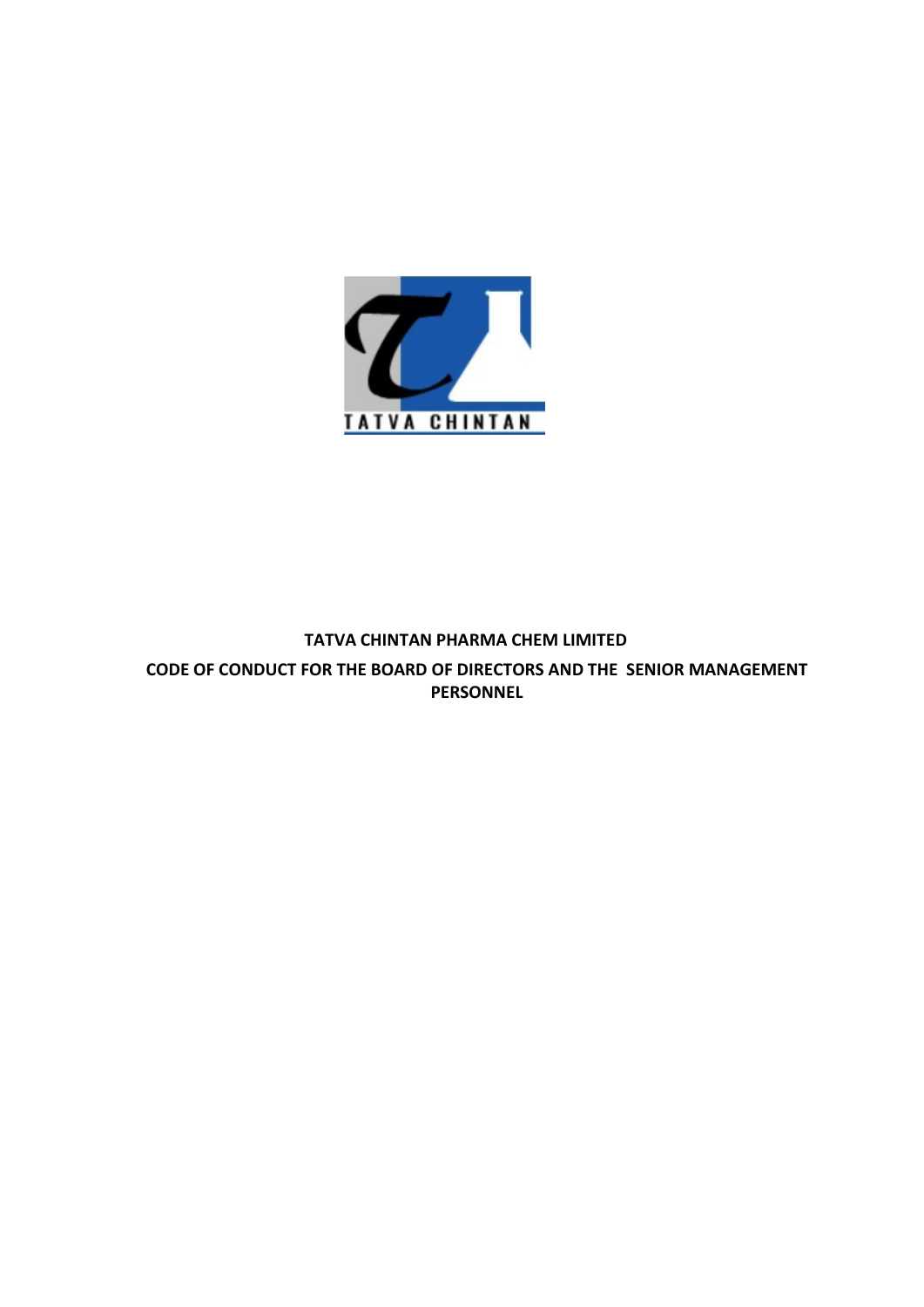| Name of Document           | CODE OF CONDUCT FOR THE BOARD OF DIRECTORS<br>AND THE SENIOR MANAGEMENT PERSONNEL |
|----------------------------|-----------------------------------------------------------------------------------|
| Version                    | 1.0                                                                               |
| Policy/Code/Manual/Other   | Code                                                                              |
| Effective date of document | 13-03-2021                                                                        |
|                            |                                                                                   |
|                            |                                                                                   |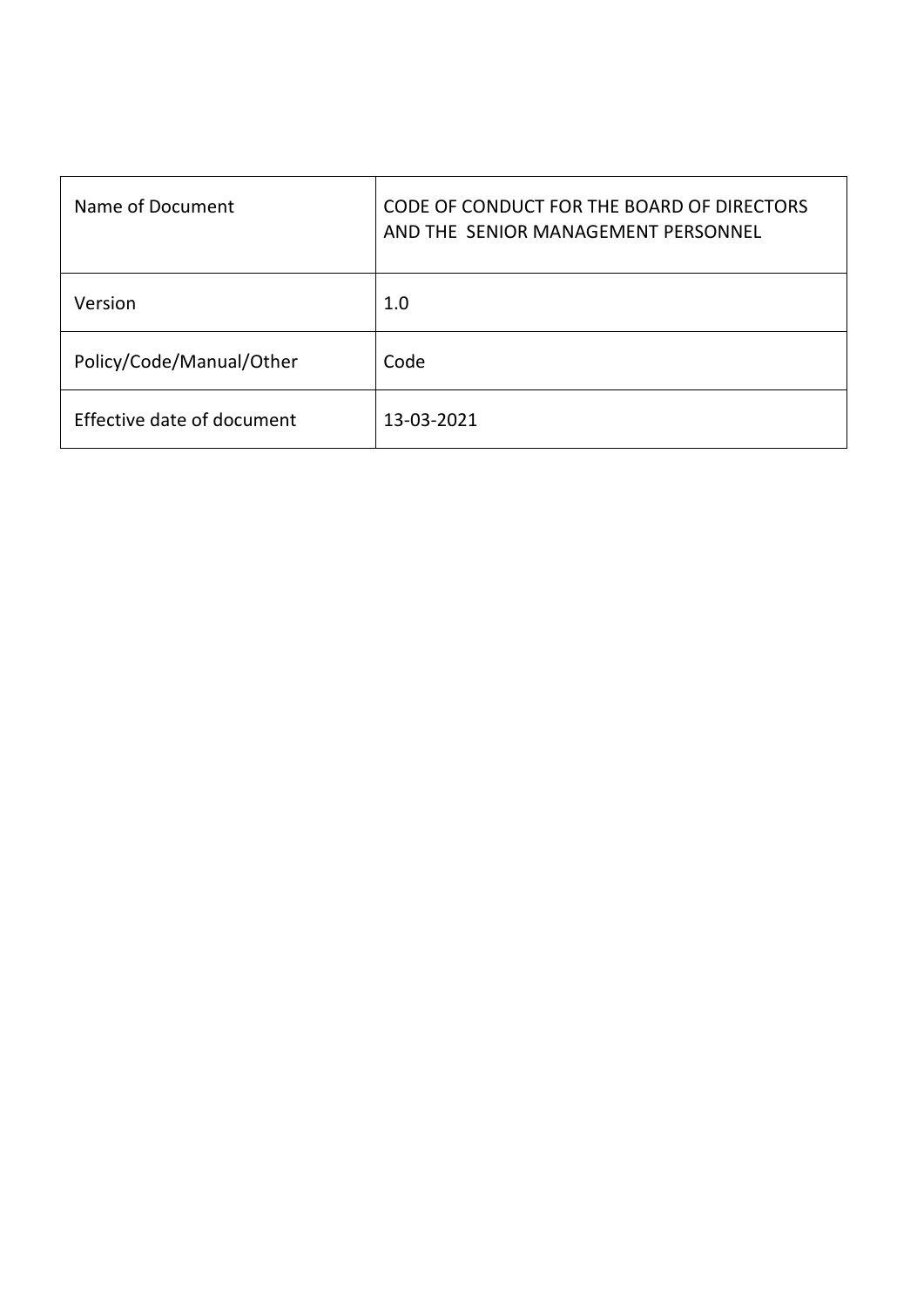1. Introduction:<br>Regulation 17(5)(a) of the Securities Exchange Board of India<br>Disclosure Requirements) Regulation, 2015, provides that The bo<br>down a code of conduct for all members of board of directors and Introduction:<br>Regulation 17(5)(a) of the Securities Exchange Board of India (Listing Obligations and<br>Disclosure Requirements) Regulation, 2015, provides that The board of directors shall lay<br>down a code of conduct for all Introduction:<br>Regulation 17(5)(a) of the Securities Exchange Board of India (Listing Obligations and<br>Disclosure Requirements) Regulation, 2015, provides that The board of directors shall lay<br>down a code of conduct for all Introduction:<br>Regulation 17(5)(a) of the Securities Exchange Board of India (Listing Obligations and<br>Disclosure Requirements) Regulation, 2015, provides that The board of directors shall lay<br>down a code of conduct for all Introduction:<br>Regulation 17(5)(a) of the Securities Exchange Board of India (Listing Obligations and<br>Disclosure Requirements) Regulation, 2015, provides that The board of directors shall lay<br>down a code of conduct for all **Introduction:**<br>Regulation 17(5)(a) of the Securities Exchange Board of India (Listing Obligations and<br>Disclosure Requirements) Regulation, 2015, provides that The board of directors shall lay<br>down a code of conduct for al Introduction:<br>Regulation 17(5)(a) of the Securities Exchange Board of India (Listing Obligations and<br>Disclosure Requirements) Regulation, 2015, provides that The board of directors shall lay<br>down a code of conduct for all **Introduction:**<br>Regulation 17(5)(a) of the Securities Exchange Board of India (Listing Obligations and<br>Disclosure Requirements) Regulation, 2015, provides that The board of directors shall lay<br>down a code of conduct for al Regulation 17(5)(a) of the Securities Exchange Board of India (Listing Obligations and<br>Disclosure Requirements) Regulation, 2015, provides that The board of directors shall lay<br>down a code of conduct for all members of boa Introduction:<br>
Regulation 17(5)(a) of the Securities Exchange Board of India (Listing Obligations and<br>
Disclosure Requirements) Regulation, 2015, provides that The board of directors shall lay<br>
down a code of conduct for t Introduction:<br>
Regulation 17(5)(a) of the Securities Exchange Board of India (Listing Obligations and<br>
Disclosure Requirements) Regulation, 2015, provides that The board of directors shall lay<br>
down a code of conduct for a Regulation 17(5)(a) of the Securities Exchange Board of India (Listing Obligations and<br>Disclosure Requirements) Regulation, 2015, provides that The board of directors shall lay<br>down a code of conduct for all members of boa Regulation 17(5)(a) of the Securities Exchange Board of India (Listing Obl<br>Disclosure Requirements) Regulation, 2015, provides that The board of direct<br>down a code of conduct for all members of board of directors and senio down a code of conduct for all members of board of directors and senior management. Ins<br>Code of Conduct for the Board of Directors and the Senior Management Personnel<br>(hereinafter referred to as "the Company or Globe") on Code or Conduct for the board or Directors and the Senior Management Personnel<br>(hereinafter referred to as "the Code") has been framed and adopted by Tatva Chintan<br>Pharma Chem Limitted (hereinafter referred to as "the Comp

(netentation Telerical to as the Coue *f* has been framed and adopted by Tatva Chimma Chem<br>Pharma Chem Limited (hereinafter referred to as "the Company or Globe") on 13<sup>th</sup> March,<br>2021. The subject Code complies with the r This Code is intended to provide guidance to the Board of Directors<br>Personnel to manage the affairs of the company in an ethical mal<br>code is to recognize and emphasis upon the ethical behaviour an<br>honesty and accountabilit

connected. This Code is intended to provide guidance to the Board of Directors and Senior Management<br>Personnel to manage the affairs of the company in an ethical manner. The purpose of this<br>code, is to recognize and emphasis upon the Personnel to manage the aftairs of the company in an ethical manner. The purpose of this code is to recognize and emphasis upon the ethical behaviour and to develop a culture of honesty and accountability.<br>This Code of Con honesty and accountability.<br>
This Code of Conduct attempts to set forth the guiding principles on which the Company and<br>
its Board and Senior Management shall operate and conduct themselves with multitudinous<br>
stakeholders This Code of Conduct attempts to set forth the guiding principles on which the Company and<br>its Board and Senior Management shall operate and conduct themselves with multitudinous<br>stakeholders, government and regulatory age stakeholders, government and regulatory agencies, media and anyone else with whom it is<br>connected.<br>Definitions<br>In this Code, unless repugnant to the meaning or context thereof, the following expressions,<br>wherever used in t

connected.<br>
Definitions<br>
In this Code, unless repugnant to the meaning or context thereof, the following expressions,<br>
wherever used in this Code, shall have the meaning as defined below:<br>
"Board/Directors" shall mean Tatv **Definitions**<br>In this Code, unless repugnant to the meaning or context thereof, the following expressions,<br>wherever used in this Code, shall have the meaning as defined below:<br>"**Board/Directors**" shall mean the Board of Di In this Code, unless repugnant to the meaning or context thereof, the following expressions,<br>wherever used in this Code, shall have the meaning as defined below:<br>"Board/Directors" shall mean the Board of Directors of the C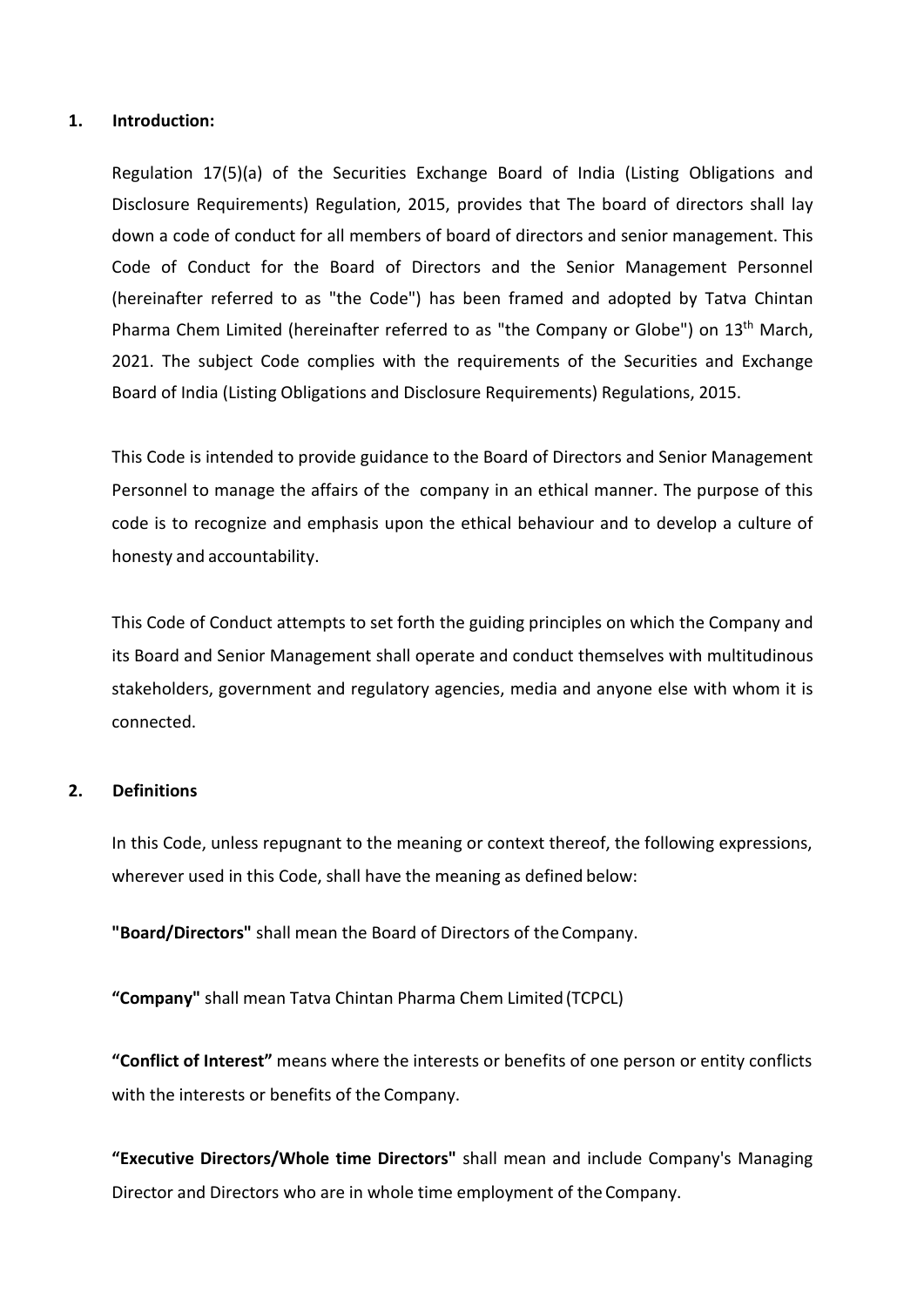"Independent Directors" shall mean an Independent Director as per the provisions of the<br>Companies Act, 2013 and Securities and Exchange Board of India (Listing Obligations and<br>Disclosure Requirements) Regulations, 2015 (as "Independent Directors" shall mean an Independent Director as per the provisions of the<br>Companies Act, 2013 and Securities and Exchange Board of India (Listing Obligations and<br>Disclosure Requirements) Regulations, 2015 (as "Independent Directors" shall mean an Independent Director as per the provisions of the<br>Companies Act, 2013 and Securities and Exchange Board of India (Listing Obligations and<br>Disclosure Requirements) Regulations, 2015 (as "Independent Directors" shall mean an Independent Director as per the provisions of the<br>Companies Act, 2013 and Securities and Exchange Board of India (Listing Obligations and<br>Disclosure Requirements) Regulations, 2015 (as "Independent Directors" shall mean an Independent Director as per the provisions of Companies Act, 2013 and Securities and Exchange Board of India (Listing Obligation Disclosure Requirements) Regulations, 2015 (as amended

"Independent Directors" shall mean an Independent Director as per the provisions of the Companies Act, 2013 and Securities and Exchange Board of India (Listing Obligations and Disclosure Requirements) Regulations, 2015 (as "Independent Directors" shall mean an Independent Director as per the provisions of the Companies Act, 2013 and Securities and Exchange Board of India (Listing Obligations and Disclosure Requirements) Regulations, 2015 (as "Independent Directors" shall mean an Independent Director as per the provisions of the Companies Act, 2013 and Securities and Exchange Board of India (Listing Obligations and Disclosure Requirements) Regulations, 2015 (as heads. "Independent Directors" shall mean an Independent Director as<br>
Companies Act, 2013 and Securities and Exchange Board of India<br>
Disclosure Requirements) Regulations, 2015 (as amended from time<br>
"Non - Executive Directors" s Disclosure Requirements) Regulations, 2015 (as amended from time to time)<br>
"Non - Executive Directors" shall mean the Directors who are not in whole time<br>
employment of the Company.<br>
"Senior Management Personnel" shall mea "Non - Executive Directors" shall mean the Directors who are not in whole time<br>employment of the Company.<br>"Senior Management Personnel" shall mean personnel of the company who are members<br>of its core management team exclud employment of the Company.<br>"Senior Management Personnel" shall mean personnel of the company who are members<br>of its core management team excluding Board of Directors. Normally, this shall comprise all<br>members of management "Senior Management Personnel" shall mean personnel of the company who are members<br>of its core management team excluding Board of Directors. Normally, this shall comprise all<br>members of management one level below the Execut of its core management team excluding Board of Directors. Normally, this shall com<br>
members of management one level below the Executive Directors, including all fu<br>
heads.<br> **3.** Applicability<br>
This Code shall be applicable

members of management one locet octom interactors and of Directors, menaling an innectorial<br>Reads.<br>The Directors and Senior Management Personnel should continue to comply with other<br>applicable / to be applicable policies, meads.<br>This Code shall be applicable and binding to the Board of Directors and the Senior<br>Management Personnel of the Company.<br>The Directors and Senior Management Personnel should continue to comply with other<br>applicable / Applicability<br>This Code shall be applicable and binding to the Board of Direc<br>Management Personnel of the Company.<br>The Directors and Senior Management Personnel should continue t<br>applicable / to be applicable policies, rul Management Personnel of the Company.<br>
The Directors and Senior Management Personnel should continue to comply with other<br>
applicable / to be applicable policies, rules and procedures of the Company.<br>
Principles of the Code

# **Conduct**

The Directors and Senior Management Personnel should continue to comply with other<br>applicable / to be applicable policies, rules and procedures of the Company.<br> **Principles of the Code**<br>
The Board of Directors and the Seni applicable / to be applicable policies, rules and procedures of the Company.<br>
Principles of the Code<br>
The Board of Directors and the Senior Management Personnel of the Company shall act<br>
within the authority conferred upon **Principles of the Code**<br>The Board of Directors and the Senior Management Personnel of the Company shall act<br>within the authority conferred upon them, in the best interests of the Company and observe<br>the following:<br>**Conduc Principles of the Code**<br>The Board of Directors and the Senior Management Personnel of the Company shall act<br>within the authority conferred upon them, in the best interests of the Company and observe<br>the following:<br>**Conduc** time.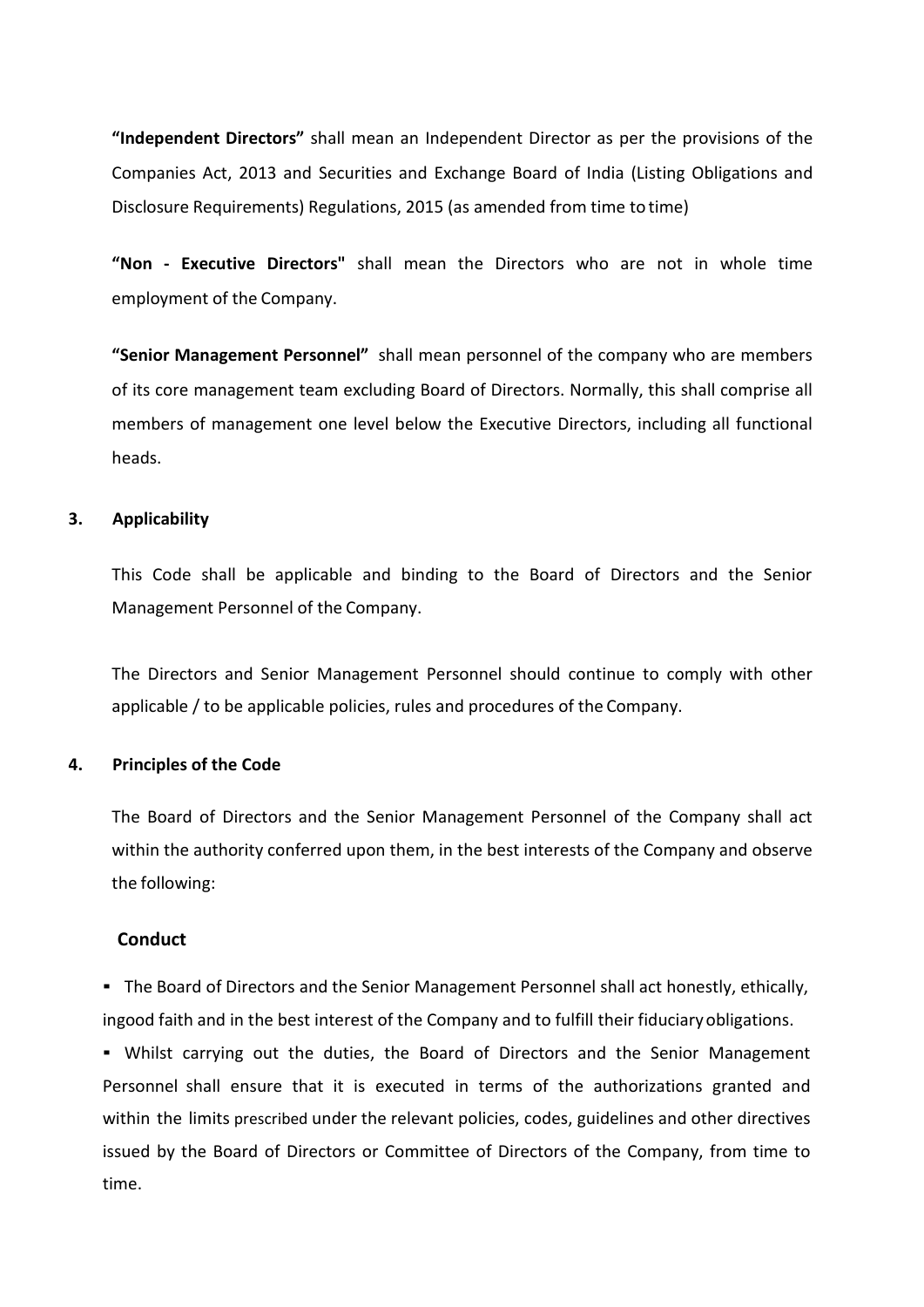- The Board of Directors and the Senior Management Personnel shall neither receive nor<br>offer or make, directly or indirectly, any illegal payments, remuneration, gifts, donations or<br>comparable benefits which are intended t The Board of Directors and the Senior Management Personnel shall neither receive nor<br>offer or make, directly or indirectly, any illegal payments, remuneration, gifts, donations or<br>comparable benefits which are intended to The Board of Directors and the Senior Management Personnel shall neither receive nor<br>offer or make, directly or indirectly, any illegal payments, remuneration, gifts, donations or<br>comparable benefits which are intended to The Board of Directors and the Senior Management Personnel shall neither receive nor<br>offer or make, directly or indirectly, any illegal payments, remuneration, gifts, donations or<br>comparable benefits which are intended to The Board of Directors and the Senior Management Personnel shall neither receive nor<br>offer or make, directly or indirectly, any illegal payments, remuneration, gifts, donations or<br>comparable benefits which are intended to The Board of Directors and the Senior Management Personnel shall neither receive nor<br>offer or make, directly or indirectly, any illegal payments, remuneration, gifts, donations or<br>comparable benefits which are intended to The Board of Directors and the Senior Management Personnel shall neither receive nor<br>offer or make, directly or indirectly, any illegal payments, remuneration, gifts, donations or<br>comparable benefits which are intended to The Board of Directors and the Senior Management Personnel shall neither receive nor<br>offer or make, directly or indirectly, any illegal payments, remuneration, gifts, donations or<br>comparable benefits which are intended to The Board of Directors and the Senior Management Personnel shall neither receive nor<br>offer or make, directly or indirectly, any illegal payments, remuneration, gifts, donations or<br>comparable benefits which are intended to The Board of Directors and the Senior Management Personnel shall neither receive nor<br>offer or make, directly or indirectly, any illegal payments, remuneration, gifts, donations or<br>comparable benefits which are intended to
- Ecomparable benefits which are intended to or perceived to obtain business or<br>uncompetitive favours for the conduct of its business except accepting a gift or<br>entertainment if warranted by the accepted ethical customs and purpompetitive favours for the conduct of its business except accepting a gift or<br>entertainment if warranted by the accepted ethical customs and practices.<br>
• The Board of Directors and the Senior Management Personnel shal The Board of Directors and the Senior Management Personnel shall refrain from indulging in<br>any discriminatory practice or behaviour based on race, colour, sex, age, religion, ethnic or<br>national origin, disability or any ot any discriminatory practice or behaviour based on race, colour, sex, age, religion, ethnic or<br>antional origin, disability or any other unlawful basis. The ethical conduct, performance and<br>skills shall be the qualifying ind
- 
- 
- 

# **Compliance**

- Skills shall be the qualifying indicatives for an employee's performance.<br>
 The Board of Directors and the Senior Management Personnel shall conduct themselves in a<br>
professional, courteous and respectful manner and shall The Board of Directors and the Senior Management Personnel shall conduct themselves in a<br>professional, courteous and respectful manner and shall not take any improper advantage<br>of their position.<br>The Board of Directors and professional, courteous and respectful manner and shall not take any improper advantage<br>of their position.<br>The Board of Directors and the Senior Management Personnel shall use the<br>Company's assets, property, proprietary in
- of their position.<br>
 The Board of Directors and the Senior Management Personnel shall use the<br>
Company's assets, property, proprietary information and intellectual rights for business<br>
purposes of the Company and not for Company's assets, property, proprietary information and intellectual rights for business<br>purposes of the Company and not for any personal benefits or gains.<br>The Board of Directors and the Senior Management Personnel shall purposes of the Company and not for any personal benefits or gains.<br>The Board of Directors and the Senior Management Personnel shall maintain confidentiality<br>of the information that is entrusted upon them for carrying on t The Board of Directors and the Senior Management Personnel shall maintain confidentiality<br>of the information that is entrusted upon them for carrying on their respective<br>responsibilities and duties and shall not use the sa of the information that is entrusted upon them for carrying on their respective<br>responsibilities and driates and shall not use the same for personal benefits or gains.<br> **Compliance**<br> **The Board of Directors and the Senior** Compliance<br>The Board of Directors and the Senior Management Personnel shall ensure compliance of<br>various legal/regulatory requirements as applicable to the business of the Company and<br>endeavour that before any directions a The Board of Directors and the Senior Management Personnel shall ensure compliance of<br>various legal/regulatory requirements as applicable to the business of the Company and<br>endeavour that before any directions are given or
-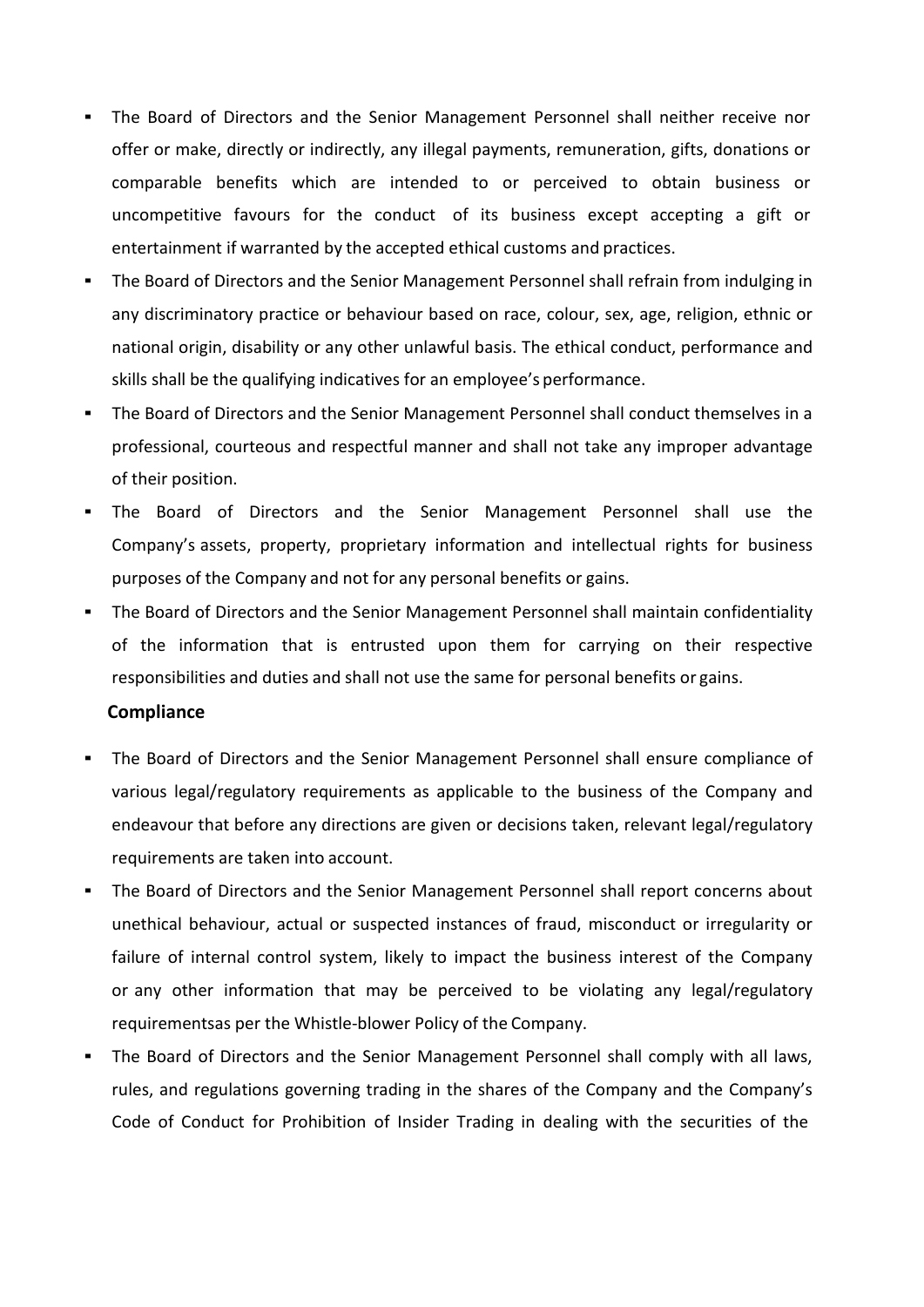Company which, inter-alia, prohibits buying or selling of the Company's securities on the<br>basis of any unpublished price sensitive information and prohibits disclosure of such<br>information to any other person (including rel Company which, inter-alia, prohibits buying or selling of the Company's securities on the<br>basis of any unpublished price sensitive information and prohibits disclosure of such<br>information to any other person (including rel Company which, inter-alia, prohibits buying or selling of the Company's securities on the<br>basis of any unpublished price sensitive information and prohibits disclosure of such<br>information to any other person (including rel

Company which, inter-alia, prohibits buying or selling of the Company's securities on the<br>basis of any unpublished price sensitive information and prohibits disclosure of such<br>information to any other personal benefit or g Company which, inter-alia, prohibits buying or selling of the Company's securities on the basis of any unpublished price sensitive information and prohibits disclosure of such information to any other person (including rel Company which, inter-alia, prohibits buying or selling of the Company's securities on the basis of any unpublished price sensitive information and prohibits disclosure of such information to any other person (including rel Company which, inter-alia, prohibits buying or selling of the Company's securities on the basis of any unpublished price sensitive information and prohibits disclosure of such information to any other person (including rel Company which, inter-alia, prohibits buying or selling of the Company's securities on the<br>basis of any unpublished price sensitive information and prohibits disclosure of such<br>information to any other person (including rel Company which, inter-alia, prohibits buying or selling of the Company's sec<br>basis of any unpublished price sensitive information and prohibits discle<br>information to any other person (including relatives) where such informa Company which, inter-alia, prohibits buying or selling of the Company's securities on the<br>basis of any unpublished price sensitive information and prohibits disclosure of such<br>information to any other personn (including re basis of any unpublished price sensitive information and prohibits disclosure of such<br>information to any other person (including relatives) where such information may be used<br>by such person for his or her personal benefit information to any other person (including relatives) where such information may be used<br>by such person for his or her personal benefit or gain.<br>Any transaction falling under the definition of related party transactions as by such person for his or her personal benefit or gain.<br> **Any transaction falling under the definition of related party transactions as per the provisions of the Companies Act, 2013 and the SEBI (Listing Obligations and Di** provisions of the Companies Act, 2013 and the SEBI (Listing Obligations and Disclosure<br>Requirements) Regulations, 2015 and as detailed in the Related Party Transaction Policy of<br>the Company must be entered into by the Dire

- the Company must be entered into by the Director or the Senior Managonly after obtaining prior approval of the Board or any Committee thereof.<br> **Conflict of Interests**<br>
The Board of Directors and the Senior Management Pers The Companies Act, 2013 significantly specifies certain duties and responsibilities to the Directors of the Company<br>
1. The Board of Directors and the Senior Management Personnel shall not enter into any<br>
transaction which
	-
	-

Conflict of Interests<br>The Board of Directors and the Senior Management Personnel shall not enter into any<br>transaction which is or may likely to have a conflict with the interest of the Company and<br>shall not engage any of i The Board of Directors and the Senior Management Personnel shall not enter into any<br>transaction which is or may likely to have a conflict with the interest of the Company and<br>shall not engage any of its relative(s), or any transaction which is or may likely to have a conflict with the interest of the Company and<br>shall not engage any of its relative(s), or any other person or entity, for the purposes of<br>circumventing the personal interest inv exhaustive: The Board of Directors and the Senior Management Personnel shall not take up any position<br>or engagement that may be prejudicial to the interest of the Company.<br>The Executive Director(s) and the Senior Management Personnel outside employment.<br>The Companies Act, 2013 significantly specifies certain duties and responsibilities of the<br>Directors of the Company. While the list of duties as per the provisions of the Companies<br>Act, 2013 has been en Duties of the Directors of the Company:<br>The Companies Act, 2013 significantly specifies certain duties and responsibilities of the<br>Directors of the Company. While the list of duties as per the provisions of the Companies<br>A Duties of the Directors of the Company:<br>The Companies Act, 2013 significantly specifies certain duties and responsibilities of the<br>Directors of the Company. While the list of duties as per the provisions of the Companies<br>A

- 
- or engagement that may be prejudicial to the interest of the Company.<br>
The Executive Director(s) and the Senior Management Personnel shall not take up any<br>
outside employment.<br>
Duties of the Directors of the Company:<br>
The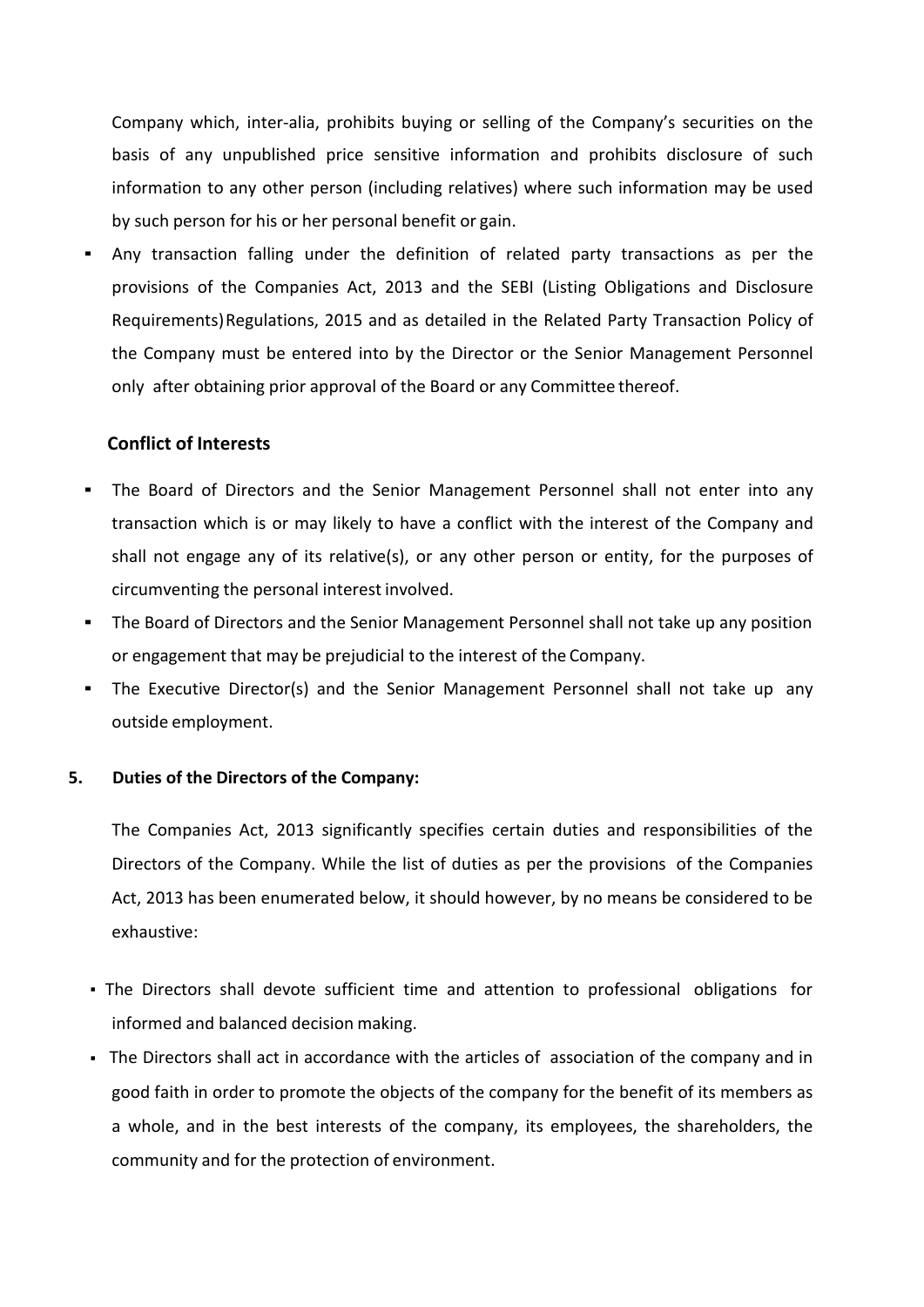- The Directors shall have a clear understanding of the aims and objectives, capabilities and<br>
capacity and various policies of the Company.<br>
The Directors shall exercise their duties with due and reasonable care, skill and
- 
- 
- The Directors shall have a clear understanding of the aims and objectives, capabilities and<br>capacity and various policies of the Company.<br>The Directors shall exercise their duties with due and reasonable care, skill and di The Directors shall have a clear understanding of the aims and objectives, capabilities and<br>capacity and various policies of the Company.<br>The Directors shall exercise their duties with due and reasonable care, skill and di The Directors shall have a clear understanding of the aims and objectives, capabilities and<br>capacity and various policies of the Company.<br>The Directors shall exercise their duties with due and reasonable care, skill and di The Directors shall have a clear understanding of the aims and objectives, capabilities and<br>capacity and various policies of the Company.<br>The Directors shall exercise their duties with due and reasonable care, skill and di FREE Directors shall have a clear understanding of the aims and objectives, capabilities and capacity and various policies of the Company.<br>
• The Directors shall exercise their duties with due and reasonable care, skill an Frame Directors shall have a clear understanding of the aims and objectives, capabilities and<br>
capacity and various policies of the Company.<br>
The Directors shall exercise their duties with due and reasonable care, skill an capacity and various policies of the Company.<br>
• The Directors shall exercise their duties with due and reasonable care, skill and diligence.<br>
• The Directors shall bring an independent judgement to bear on the Board's del The Directors shall be required to intimate the change in the directorships held within thirty<br>days of such change.<br>The Directors shall bring an independent judgement to bear on the Board's deliberations<br>especially on iss especially on issues of strategy, performance, risk management, resources, key<br>appointments and standard of conduct and an objective view in the evaluation of the<br>performance of the Board and the Management.<br>The Directors
- 
- 
- 
- 
- company. From Directors shall ensure that the integrity of financial information and that financial<br>controls and the systems of risk management are robust and defensible.<br>The Directors shall seek appropriate clarification or amplif

The Directors shall seek appropriate clarification or amplification of information and, where necessary, take and follow appropriate professional advice.<br>The Directors shall strive to attend and participate constructively necessary, take and follow appropriate professional advice.<br>The Directors shall strive to attend and participate constructively & actively, in all general<br>meetings, meetings of the Board and its committees of which they ar The Directors shall strive to attend and participate constructively & actively, in all general<br>meetings, meetings of the Board and its committees of which they are Chairman or member.<br>The Directors shall not assign his off meetings, meetings of the Board and its committees of which they are Chairman or member.<br>The Directors shall not assign his office of director of the company to another person.<br>The Directors shall ensure that adequate deli The Directors shall not assign his office of director of the company to another person.<br>The Directors shall ensure that adequate deliberations are held before approving related<br>party transactions and shall assure themselve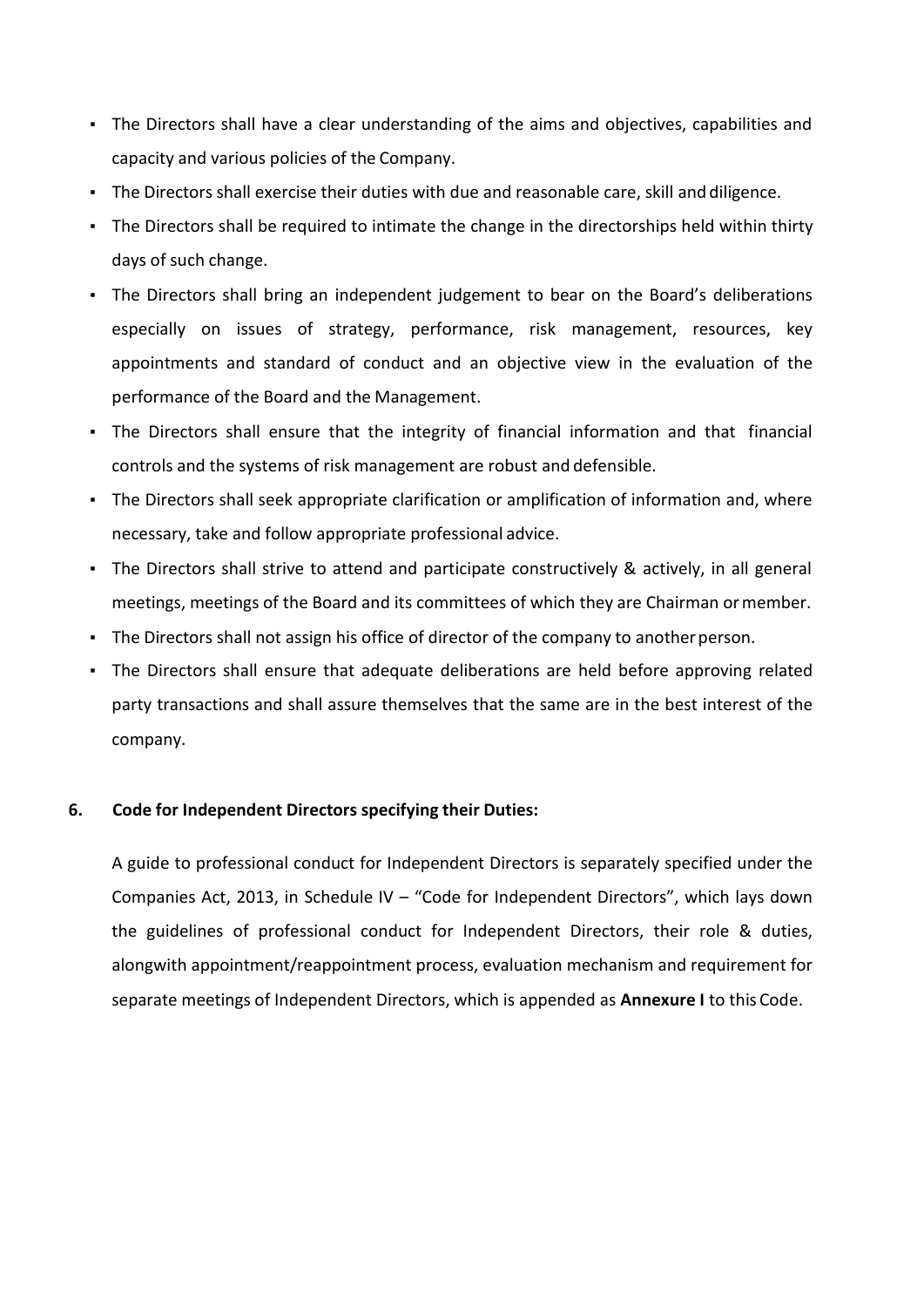7. Amendment to the Code:<br>The provisions of this Code can be amended or modified by the Board of Directors<br>timeto time and all such amendments/modifications shall take effect from the date st Amendment to the Code:<br>The provisions of this Code can be amended or modified by the Board of Directors from<br>timeto time and all such amendments/modifications shall take effect from the date stated<br>therein. Amendment to the Code:<br>The provisions of this Code can be amended or modified by the Board of Directors from<br>timeto time and all such amendments/modifications shall take effect from the date stated<br>therein.<br>Compliance Offi therein. 7. Amendment to the Code:<br>
The provisions of this Code can be amended or modified by the Board of Di<br>
timeto time and all such amendments/modifications shall take effect from the<br>
therein.<br>
8. Compliance Officer:<br>
The Comp Amendment to the Code:<br>The provisions of this Code can be amended or modified by the Board of Directors from<br>timeto time and all such amendments/modifications shall take effect from the date stated<br>therein.<br>Compliance Offi Amendment to the Code:<br>The provisions of this Code can be amended or modified by the Board of Directors from<br>timeto time and all such amendments/modifications shall take effect from the date stated<br>therein.<br>Compliance Offi 9.<br>
9. Amendment to the Code:<br>
9. The provisions of this Code can be amended or modified by the Board of Directors from<br>
19. timeto time and all such amendments/modifications shall take effect from the date stated<br>
19. **Co** 

All the provisions of this Code can be amended or modified by the Board of Directors from<br>timeto time and all such amendments/modifications shall take effect from the date stated<br>therein.<br>**Compliance Officer:**<br>The Company The provisions of this Code can be amended or modified by the Board of Directors from<br>timeto time and all such amendments/modifications shall take effect from the date stated<br>therein.<br>**Compliance Officer:**<br>The Company Secr timeto time and all such amendments/modifications shall take effect from the date stated<br>therein.<br> **Compliance Officer:**<br>
The Company Secretary shall act as a Compliance Officer and shall monitor compliances<br>
with the Chai 10. Compliance Officer:<br>
12. The Company Secretary shall act as a Compliance Officer and shall monitor compliance<br>
12. The Company secretary shall act as a Compliance Officer and shall monitor compliance<br>
12. Affirmation o The Company Secretary shall act as a Compliance Officer and shall monitor compliances<br>with the Chairman and Managing Director of the Company.<br>Affirmation of Compliance with the Code:<br>All the Board Members and the Senior Ma he Company Secretary shall act as a Compliance Officer and shall monitor compliances<br>vith the Chairman and Managing Director of the Company.<br>**Iffirmation of Compliance with the Code:**<br>Ill the Board Members and the Senior M

\*\*\*\*\*\*\*\*\*\*\*\*\*\*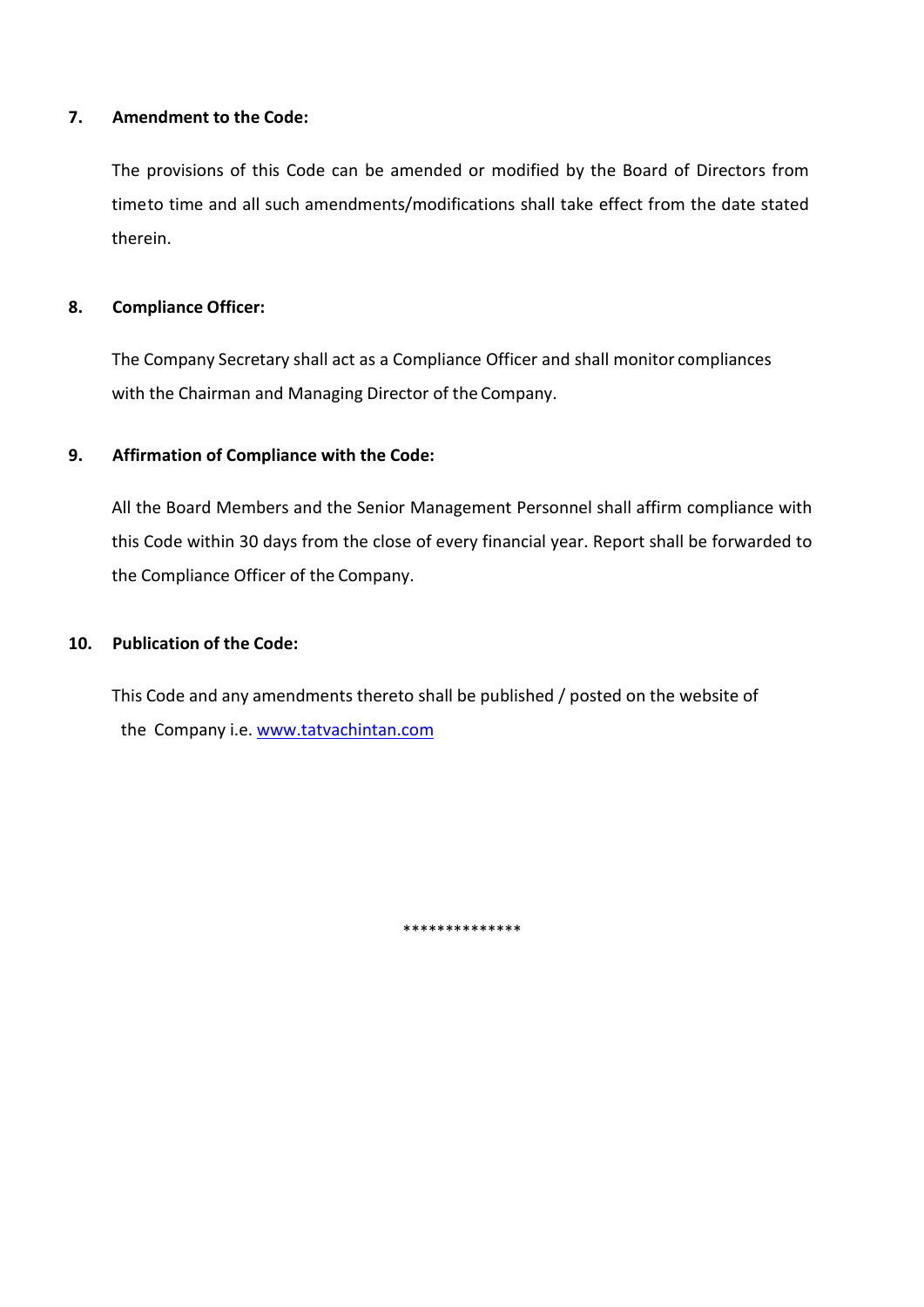Annexure I Annexure I<br>
CODE FOR INDEPENDENT DIRECTORS<br>
(As per Schedule IV of Companies Act, 2013)<br>
co professional conduct for independent directors. Adherence to these standards<br>
ctors and fulfilment of their responsibilities in a Annexure I<br>
E FOR INDEPENDENT DIRECTORS<br>
(As per Schedule IV of Companies Act, 2013)<br>
sisional conduct for independent directors. Adherence to these standards<br>
and fulfilment of their responsibilities in a professional and CODE FOR INDEPENDENT DIRECTORS<br>
(As per Schedule IV of Companies Act, 2013)<br>
The Code is a guide to professional conduct for independent directors. Adherence to these standards<br>
by independent directors and fulfilment of t **EXECTORS** (As per Schedule IV of Companies Act, 2013)<br>The Code is a guide to professional conduct for independent directors. Adherence to these standards<br>by independent directors and fulfilment of their responsibilities i EXTERN CODE FOR INDEPENDENT DIRECTORS<br>
(As per Schedule IV of Companies Act, 2013)<br>
The Code is a guide to professional conduct for independent directors. Adherence to these standards<br>
by independent directors and fulfilme **CODE FOR INDEPENDENT DIRECTORS**<br>
(As per Schedule IV of Companies Act, 2013)<br>
The Code is a guide to professional conduct for independent directors. Adherence to these standards<br>
by independent directors and fulfilment of **EXECTS ANDEPENDENT DIRECTORS**<br>
(As per Schedule IV of Companies Act, 2013)<br>
The Code is a guide to professional conduct for independent directors. Adherence to these standards<br>
by independent directors and fulfilment of t **Annexum CODE FOR INDEPENDENT DIRECTORS**<br>
(As per Schedule IV of Companies Act, 2013)<br>
The Code is a guide to professional conduct for independent directors. Adherence to these standa<br>
by independent directors and fulfilme (1)Uphold ethical standards of integrity and probity; **EXECT ANDE ASSEM ASSEM ASSEMUT DIRECTORS**<br>
(As per Schedule IV of Companies Act, 2013)<br>
Code is a guide to professional conduct for independent directors. Adherence to these standards<br>
Independent directors and fulfilment (3) EXERCTORS<br>
(3) Exercise his responsible IV of Companies Act, 2013)<br>
(3) Exercise is a guide to professional conduct for independent directors. Adherence to these standards<br>
Independent directors and fulfilment of their CODE PON INDEPENDENT DIRECTORS<br>
(As per Schedule IV of Companies Act, 2013)<br>
code is a guide to professional conduct for independent directors. Adherence to these standards<br>
independent directors and fulfillment of their r (As per scheaule IV or Companies Act, 2013)<br>
de is a guide to professional conduct for independent directors. Adherence to these standa<br>
ependent directors and fulfilment of their responsibilities in a professional and fai Code is a guide to professional conduct for independent directors. Adherence to these standards<br>
Independent directors and fulfilment of their responsibilities in a professional and faithful manner<br>
promote confidence of t ependent directors and fulfilment of their responsibilities in a professional and faithful manner<br>romote confidence of the investment community, particularly minority shareholders,<br>cors and companies in the institution of

- 
- 
- 
- 
- romote confidence of the investment community, particularly minority shareholders,<br>tors and companies in the institution of independent directors.<br> **lelines of professional conduct:**<br> **Lelines of professional conduct:**<br>
Ac ulators and companies in the institution of independent directors.<br>
uidelines of professional conduct:<br>
(1) Uphold ethical standards of integrity and probity;<br>
(2) Act objectively and constructively while exercising his du **Ielines of professional conduct:**<br>
Uphold ethical standards of integrity and probity;<br>
Act objectively and constructively while exercising his duties;<br>
Exercise his responsibilities in a *bono fide* manner in the interest (1) Uphold ethical standards of integrity and probity;<br>
(2) Act objectively and constructively while exercising his duties;<br>
(3) Exercise his responsibilities in a *bono fide* manner in the interest of the company;<br>
(4) De (1) Uphold ethical standards of integrity and probity;<br>
(2) Act objectively and constructively while exercising his duties;<br>
(3) Exercise his responsibilities in a *bono fide* manner in the interest of the company;<br>
(4) De ct objectively and constructively while exercising his duties;<br>vercise his responsibilities in a *bona fide* manner in the interest of the company;<br>evote sufficient time and attention to his professional obligations for in (4) Devote sufficient time and attention to his professional obligations for informed and<br>balanceddecision making;<br>(5) Not allow any extraneous considerations that will vitiate his exercise of objective independent<br>judgmen
- person;
- 
- accordingly; (5) Not allow any extraneous considerations that will vitiate his exercise of objectiantly ident in the paramount interest of the company as a whole, while consistenting from the collective judgment of the Board in its de purpose ofgaining direct or indirect personal advantage or advantage for any asse<br>person;<br>(7) Refrain from any action that would lead to loss of his independence;<br>(8) Where circumstances arise which make an independent dir
	-

independent in the paramount interest of the company as a whole, while concurring in oritizenting from the collective judgment of the Board in its decision making;<br>
(6) Not abuse his position to the detriment of the compan dissenting from the collective judgment of the Board in its decision making;<br>(6) Not abuse his position to the detriment of the company or its shareholders or for the<br>purpose ofgaining direct or indirect personal advantage (6) Not abuse his position to the detriment of the company or its shareholders or for the<br>purpose ofgaining direct or indirect personal advantage or advantage for any associated<br>person;<br>(7) Refrain from any action that wou person;<br>
(7) Refrain from any action that would lead to loss of his independence;<br>
(8) Where circumstances arise which make an independent director lose his<br>
independence, the independent director must immediately inform t (7) Refrain from any action that would lead to loss of his independence;<br>(8) Where circumstances arise which make an independent director lose his<br>independence, the independent director must immediately inform the Board<br>ac Where circumstances arise which make an independent director lose his<br>independence, the independent director must immediately inform the Board<br>accordingly;<br>Assist the company in implementing the best corporate governance p

- 
-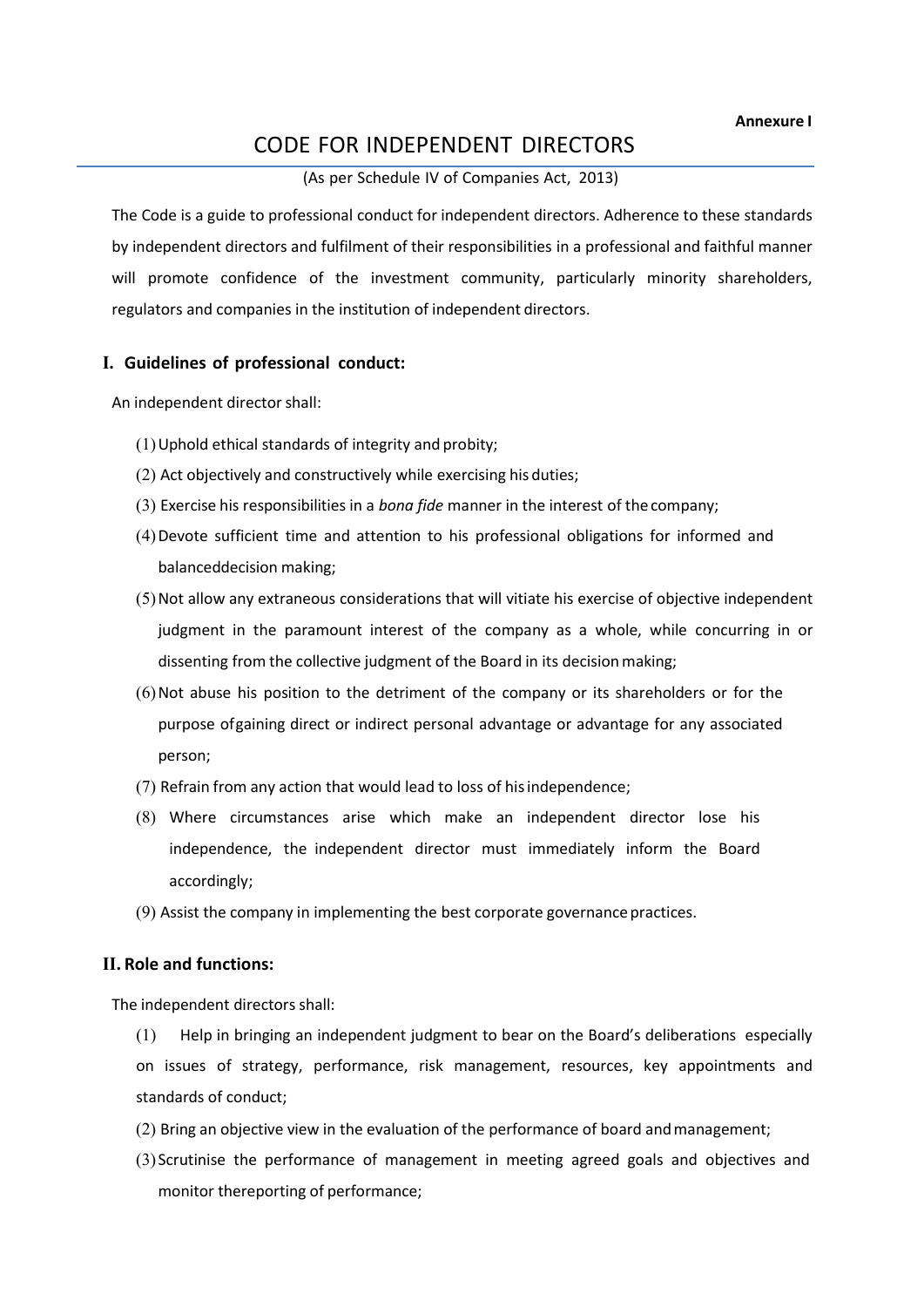- (4) Satisfy themselves on the integrity of financial information and that financial controls and the<br>systems of risk management are robust and defensible;<br>(5) Safeguard the interests of all stakeholders, particularly the m Satisfy themselves on the integrity of financial information and that financial controls and the<br>systems of risk management are robust and defensible;<br>Safeguard the interests of all stakeholders, particularly the minority
- 
- 
- (4) Satisfy themselves on the integrity of financial information and that financial controls and the<br>systems of risk management are robust and defensible;<br>(5) Safeguard the interests of all stakeholders, particularly the m (4) Satisfy themselves on the integrity of financial information and that financial controls and the<br>systems of risk management are robust and defensible;<br>(5) Safeguard the interests of all stakeholders, particularly the m (4) Satisfy themselves on the integrity of financial information and that financial controls and the<br>systems of risk management are robust and defensible;<br>(5) Safeguard the interests of all stakeholders, particularly the m Satisfy themselves on the integrity of financial information and that financial controls and the<br>systems of risk management are robust and defensible;<br>Safeguard the interests of all stakeholders, particularly the minority Satisfy themselves on the integrity of financial information and that financial controls and the<br>systems of risk management are robust and defensible;<br>Safeguard the interests of all stakeholders, particularly the minority (4) Satisfy themselves on the integrity of financial information and that financial controls and the<br>systems of risk management are robust and defensible;<br>(5) Safeguard the interests of all stakeholders, particularly the Satisfy themselves on the integrity of financial information and that financial controls and the<br>systems of risk management are robust and defensible;<br>Dafeguard the interests of all stakeholders, particularly the minority 4) Satisfy themselves on the integrity of financial information and that financial controls and the<br>systems of risk management are robust and defensible;<br>S) Salance the conflicting interest of all stakeholders, particularl etisfy themselves on the integrity of financial information and that financial controls and the<br>stems of risk management are robust and defensible;<br>feguard the interests of all stakeholders, particularly the minority share tisfy themselves on the integrity of financial information and that financial controls and the<br>tems of risk management are robust and defensible;<br>rifeguard the interests of all stakeholders, particularly the minority share stems of risk management are robust and defensible;<br>sifeguard the interests of all stakeholders, particularly the minority shareholders;<br>alance the conflicting interest of the stakeholders;<br>etermine appropriate levels of r of the complication of all stakeholders, particularly the minority shareholders;<br>alance the conflicting interest of the stakeholders;<br>retermine appropriate levels of remuneration of executive directors, key managerial pers etermine appropriate levels of remuneration of executive directors, key managerial personnel<br>d senior management and have a prime role in appointing and where necessary recommend<br>movalof executive directors, key managerial
- 

# III. Duties:

thecompany; d senior management and have a prime role in appointing and where necessary movalof executive directors, key managerial personnel and senior management;<br>hoderate and arbitrate in the interest of the company as a whole, in movalof executive directors, key managerial personnel and senior management;<br>loderate and arbitrate in the interest of the company as a whole, in situations of conflict between<br>anagement and shareholder's interest.<br>[1] Und Ioderate and arbitrate in the interest of the company as a whole, in situations of conflict I<br> **I.** Duties:<br> **I.** Duties:<br> **I.** Duties:<br> **I.** Duties:<br> **I.** Duties:<br> **I.** Duties:<br> **I.** Duties:<br> **I.** Duties:<br> **I.** Duties:<br>

anagement and shareholder's interest.<br>
1. Duties:<br>
(1) Undertake appropriate induction and regularly update and refresh their skills,<br>
knowledge andfamiliarity with the company;<br>
(2) Seek appropriate clarification or ampli **I.** Duties:<br>
(1) Undertake appropriate induction and regularly update and refresh their skills,<br>
knowledge andfamiliarity with the company;<br>
(2) Seek appropriate clarification or amplification of information and, where ne independent directors shall—<br>
(1) Undertake appropriate induction and regularly update and refresh their skills,<br>
knowledge andfamiliarity with the company;<br>
(2) Seek appropriate clarification or amplification of informati (1) Undertake appropriate induction and regularly update and refresh their skills,<br>
knowledge andfamiliarity with the company;<br>
(2) Seek appropriate clarification or amplification of information and, where necessary,<br>
take knowledge andfamiliarity with the company;<br>
(2) Seek appropriate clarification or amplification of information and, where necessary,<br>
take andfollow appropriate professional advice and opinion of outside experts at the exp (2) Seek appropriate clarification or amplification of information and<br>take andfollow appropriate professional advice and opinion of outside exp<br>the company;<br>(3) Strive to attend all meetings of the Board of Directors and take andfollow appropriate professional advice and opinion of outside experts at the expense of<br>the company;<br>(3) Strive to attend all meetings of the Board of Directors and of the Board committees of<br>which he isa member;<br>(

Board;

CONTIGNTS Are the Board of Directors and of the Board committees of<br>
(3) Strive to attend all meetings of the Board of Directors and of the Board in which they are<br>
chairpersons or members;<br>
(5) Strive to attend the genera relation the isa member;<br>
which he isa member;<br>
(4) Participate constructively and actively in the committees of the Board in which they are<br>
chairpersons or members;<br>
(5) Strive to attend the general meetings of the compa company; (10) Ascertain and ensure that the company has an adequate and functions of members;<br>
(5) Strive to attend the general meetings of the company;<br>
(6) Where they have concerns about the running of the company or a proposed a (5) Strive to attend the general meetings of the company;<br>
(6) Where they have concerns about the running of the company or a proposed action, ensure<br>
that these are addressed by the Board and, to the extent that they are (6) Where they have concerns about the running of the company or a proposed action, ensure<br>
(6) Where they have concerns about the running of the company or a proposed action, ensure<br>
that these are addressed by the Board (10) Report concerns about unethical behaviour, actual or suspected fraud or violation of the concerns are recorded in the minutes of the Board meeting:<br>
(7) Keep themselves well informed about the company and the external their concernsare recorded in the minutes of the Board meeting;<br>(7) Keep themselves well informed about the company and the external environment in which<br>it operates;<br>(8) Not to unfairly obstruct the functioning of an othe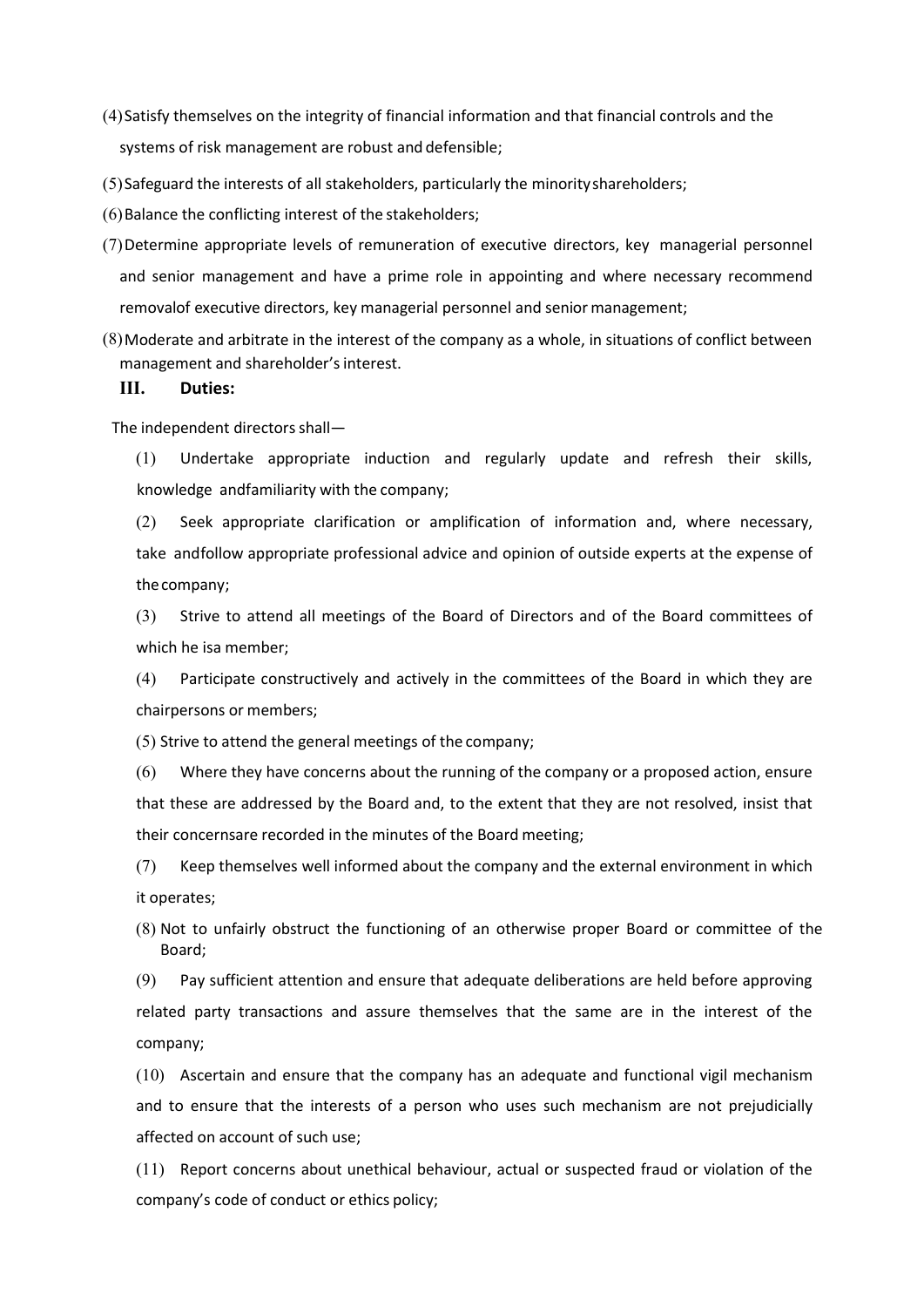(12) Acting within his authority, assist in protecting the legitimate interests of the company,<br>shareholders and its employees;<br>(13) Not disclose confidential information, including commercial secrets, technologies,<br>advert (12) Acting within his authority, assist in protecting the legitimate interests of the compashareholders and its employees;<br>(13) Not disclose confidential information, including commercial secrets, technolog<br>advertising an (12) Acting within his authority, assist in protecting the legitimate interests of the company,<br>shareholders and its employees;<br>(13) Not disclose confidential information, including commercial secrets, technologies,<br>advert (12) Acting within his authority, assist in protecting the legitimate interests of the company,<br>shareholders and its employees;<br>(13) Not disclose confidential information, including commercial secrets, technologies,<br>advert (12) Acting within his authority, assist in protecting the legitimate interests of the company,<br>shareholders and its employees;<br>(13) Not disclose confidential information, including commercial secrets, technologies,<br>advert

(12) Acting within his authority, assist in protecting the legitimate interests of the characholders and its employees;<br>
(13) Not disclose confidential information, including commercial secrets, tech<br>
advertising and sale (12) Acting within his authority, assist in protecting the legitimate interests of the company, shareholders and its employees;<br>
(13) Not disclose confidential information, including commercial secrets, technologies, adver (12) Acting within his authority, assist in protecting the legitimate interests of the company,<br>shareholders and its employees;<br>(13) Not disclose confidential information, including commercial secrets, technologies,<br>adver (12) Acting within his authority, assist in protecting the legitimate interests of the company,<br>shareholders and its employees;<br>(13) Not disclose confidential information, including commercial secrets, technologies,<br>adver effectively. (12) Acting within his authority, assist in protecting the legitimate interests of the company, shareholders and its employees;<br>
(13) Not disclose confidential information, including commercial secrets, technologies,<br>
adv (12) Acting within his authority, assist in protecting the legitimate in<br>shareholders and its employees;<br>(13) Not disclose confidential information, including commercia<br>advertising and sales promotion plans, unpublished p

(12) Acting within his authority, assist in protecting the legitimate interests of the company,<br>shareholders and its employees;<br>(13) Not disclose confidential information, including commercial secrets, technologies,<br>advert shareholders and its employees;<br>
(13) Not disclose confidential information, including commercial secrets, technologies,<br>
advertising and sales promotion plans, unpublished price sensitive information, unless such<br>
disclos (1.3) Not disclose confidential information, including commercial secrets, technologies,<br>advertising and sales promotion plans, unpublished price sensitive information, unless such<br>disclosure is expressly approved by the advertising and sales promotion plans, unpublished price sensitive information, unless such<br>disclosure is expressly approved by the Board or required by law.<br>IV. Manner of appointment:<br>(1) Appointment process of independen disclosure is expressiv approved by the Board or required by law.<br> **V.** Manner of appointment:<br>
1) Appointment process of independent directors shall be independent of the company management;<br>
hile selecting independent di IV. Manner of appointment:<br>
(1) Appointment process of independent directors shall be independent of the company ma<br>
while selecting independent directors the Board shall ensure that there is appropriate balan<br>
experience I) Appointment process of independent directors shall be independent of the company r<br>
while selecting independent directors the Board shall ensure that there is appropriate bal<br>
xperience and knowledge in the Board so as thile selecting independent directors the Board shall ensure that there is appropriate balance of skills,<br>sperience and knowledge in the Board so as to enable the Board to discharge its functions and duties<br>ffectively.<br>2)T xperience and knowledge in the Board so as to enable the Board to discharge its functions and duties<br>flectively.<br>2)The appointment of independent director(s) of the company shall be approved at the meeting of<br>eshareholders ffectively.<br>
S)The appointment of independent director(s) of the company shall be approved at the meeting of<br>
eshareholders.<br>
S)The explanatory statement attached to the notice of the meeting for approving the appointment<br> 2) The appointment of independent director(s) of the company shall be approved at the meeting of<br>
19) The explanatory statement attached to the notice of the meeting for approving the appointment<br>
19) The explanatory state The explanatory statement attached to the notice of the meeting for approving the appointment<br>
findependent director shall include a statement that in the opinion of the Board, the independent<br>
director proposed to be appo (f)) The explanatory statement attached to the notice of the meeting for approving the appointment<br>
independent director shall include a statement that in the opinion of the Board, the independent<br>
irector proposed to be a f independent director shall include a statement that in the opinion of the Board, the independent<br>viector proposed to be appointed fulfils the conditions specified in the Act and the rules made<br>ereunder and that the propo irector proposed to be appointed fulfils the conditions specified in the Act and the rules made<br>ereeunder and that the proposed director is independent of the management.<br>4) The appointment of independent directors shall b

nereunder and that the proposed director is independent of the management.<br>4) The appointment of independent directors shall be formalised through a letter of appointment,<br>hich shall set out :<br>(a) the term of appointment;<br> 4) The appointment of independent directors shall be formalised through a letter of appointment,<br>which shall set out :<br>(a) the term of appointment;<br>(b) the expectation of the Board from the appointed director; the Board-le (a) the term of appointment;<br>(b) the expectation of the Board from the appointed director; the Board-level committee(s) in which<br>the director is expected to serve and its tasks;<br>(c) the fiduciary duties that come with such (a) the term of appointment;<br>(b) the expectation of the Board from the appointed director; the Board-level committe<br>the director is expected to serve and its tasks;<br>(c) the fiduciary duties that come with such an appointme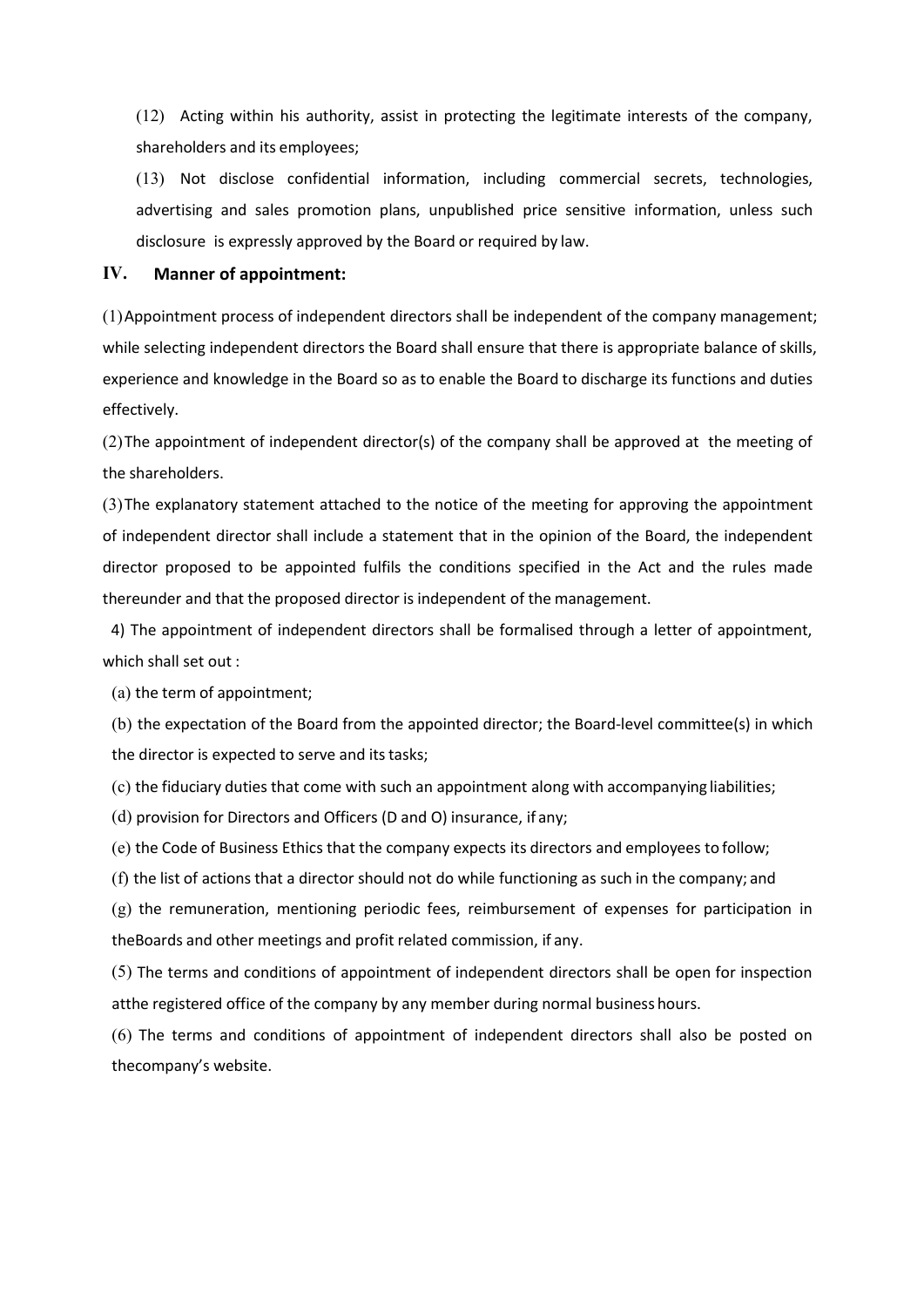# V. Re-appointment:

The re-appointment:<br>The re-appointment of independent director shall be on the basis of report of performance evaluation.<br>The resignation or Removal:

V. Re-appointment:<br>The re-appointment of independent director shall be on the basis of report of performance evalue<br>VI. Resignation or Removal:<br>(1) The resignation or removal of an independent director shall be in the same

(1) The resignation or Removal:<br>
1) The resignation or Removal:<br>
1) The resignation or removal of an independent director shall be in the same manner as is<br>
1) The resignation or removal of an independent director shall be **Re-appointment:**<br>
The re-appointment of independent director shall be on the basis of report of performance evaluation.<br> **E.**<br> **Resignation or Removal:**<br>
(1) The resignation or removal of an independent director shall be (2) Re-appointment:<br>
The appointment of independent director shall be on the basis of report of performance evaluation.<br> **Resignation or Removal:**<br>
(1) The resignation or removal of an independent director shall be in the **Re-appointment:**<br>
re-appointment of independent director shall be on the basis of report of performance evaluation.<br> **Resignation or Removal:**<br>
(1) The resignation or removal of an independent director shall be in the sam Re-appointment:<br>
re-appointment of independent director shall be on the basis of report of performance evaluation.<br>
Resignation or Removal:<br>
(1) The resignation or removal of an independent director shall be in the same ma Re-appointment:<br>
re-appointment of independent director shall be on the basis of report of performance evaluation.<br>
Resignation or Removal:<br>
(1) The resignation or removal of an independent director shall be in the same ma Re-appointment:<br>
re-appointment of independent director shall be on the basis of report of performance evaluation.<br>
Resignation or Removal:<br>
(1) The resignation or removal of an independent director shall be in the same ma re-appointment of independent director shall be on the basis of report of performance evaluation.<br> **Resignation or Removal:**<br>
(1) The resignation or removal of an independent director shall be in the same manner as is<br>
siv VI. **Resignation or Removal:**<br>
(1) The resignation or removal of an independent director shall be in the same mare<br>
provided in sections 168 and 169 of the Act.<br>
(2) An independent director who resigns or is removed from Resignation or Removal:<br>
(1) The resignation or removal of an independent director shall be in the same manner as is<br>
ovidedin sections 168 and 169 of the Act.<br>
(2) An independent director who resigns or is removed from th (1) The resignation or removal of an independent director shall be in the same manner as is<br>ovidedin sections 168 and 169 of the Act.<br>(2) An independent director who resigns or is removed from the Board of the company shal (1) The resignation of removal of all meperioent directors shall be in the same manner as is<br>covided in sections 168 and 169 of the Act.<br>(2) An independent director within a period of not more than one hundred and<br>be repla ovided in sections 168 and 169 of the Act.<br>
(2) An independent director who resigns or is removed from the Board of the compa<br>
be replaced by a new independent director within a period of not more than one hund<br>
eighty day

(2) An independent director who resigns or is removed from the Board of the company shall<br>be replaced by a new independent director within a period of not more than one hundred and<br>eighty days from the date of such resigna be replaced by a new independent director within a period of not more than one hundred and<br>eighty days from the date of such resignation or removal, as the case may be.<br>
(3) Where the company fulfils the requirement of ind eighty days from the date of such resignation or removal, as the case may be.<br>
(3) Where the company fulfils the requirement of independent directors in its Board even<br>
without filling the vacancy created by such resignati (3) Where the company fulflis the requirement of independent directors in its Board even<br>without filling the vacancy created by such resignation or removal, as the case may be, the<br>requirement of replacement by a new indep (3) Where the company fulfilis the requirement of independent directors in its Board even<br>without filling the vacancy created by such resignation or removal, as the case may be, the<br>requirement of replacement by a new inde

without filling the vacancy created by such resignation or removal, as the<br>requirement of replacement by a new independent director shall not apply.<br>**Separate Meetings:**<br>(1) The independent directors of the company shall h requirement of replacement by a new independent director shall not apply.<br>
VII. Separate Meetings:<br>
(1) The independent directors of the company shall hold at least one meeting in a<br>
without theattendance of non-independen 11. **Separate meetangs.**<br>
(1) The independent directors of the company shall hold at least one meeting in a year,<br>
(2) All the independent directors of the company shall strive to be present at such meeting;<br>
(3) The meeti (1) The independent directors of the company shall hold at least one meeting in a year,<br>without theattendance of non-independent directors and members of management;<br>(2) All the independent directors of the company shall s without theattendance of non-independent directors and members of management;<br>(2) All the independent directors of the company shall strive to be present at such meeting;<br>(3) The meeting shall:<br>(a) Review the performance (2) All the independent directors of the company shall strive to be present at such meeting;<br>
(3) The meeting shall:<br>
(a) Review the performance of non-independent directors and the Board as a whole;<br>
(b) Review the perfo